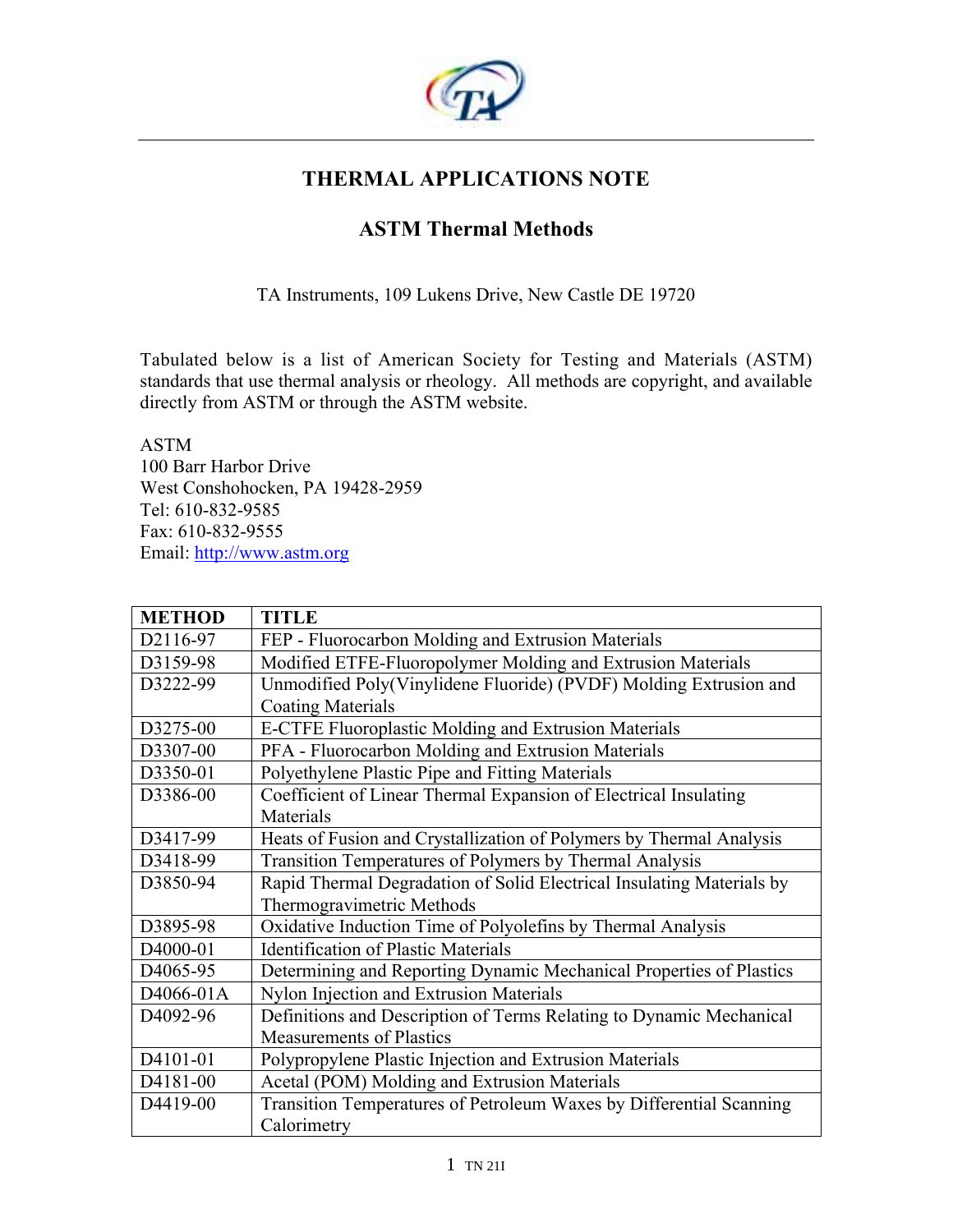| D4441-98   | Aqueous Dispersion of Polytetrafluoroethylene                           |
|------------|-------------------------------------------------------------------------|
| D4485-01   | Specification for Performance of Engine Evaluation of Diesel Engine Oil |
| D4565-99   | Physical and Environmental Performance Properties of Insulations and    |
|            | Jackets for Telecommunications Wire and Cable                           |
| D4591-01   | Temperatures and Heats of Transition of Fluoropolymers by DSC           |
| D5028-96   | Curing Properties of Pultrusion Resins by Thermal Analysis              |
| D5483-95   | Oxidative Induction Time of Lubricating Greases by PDSC                 |
| D5885-97   | Oxidation Induction Time of Polyolefin Geosynthetics by PDSC            |
| D5967-99A  | Evaluation of Diesel Engine Oils in T-8 Diesel Engine                   |
| D6186-98   | Oxidation Induction Time of Lubricating Oils by PDSC                    |
| D6370-99   | Rubber Compositional Analysis by TGA                                    |
| D6375-99A  | Evaporation Loss of Lubricating Oils (NOACK) by TGA                     |
| D6382-99   | DMA and TGA of Roofing and Waterproofing Membrane Materials             |
| D6483-99   | Evaluation of Diesel Engine Oils in T-9 Diesel Engine                   |
| E0473-00   | Terminology Relating to Thermal Analysis                                |
| E0487-99   | <b>Constant Temperature Stability of Chemical Materials</b>             |
| E0537-98   | Assessing the Thermal Stability of Chemicals by Means of DTA            |
| E0698-99   | Arrhenius Kinetic Constants for Thermally Unstable Materials            |
| E0793-01   | Heats of Fusion and Crystallization by DSC                              |
| E0794-01   | Melting and Crystallization Temperatures by Thermal Analysis            |
| E0831-00   | Linear Thermal Expansion of Solid Materials by TMA                      |
| E0928-01   | Mol Percent Impurity by DSC                                             |
| E0967-97   | Temperature Calibration of DSCs and DTAs                                |
| E0968-99   | Heat Flow Calibration of DSCs                                           |
| E1131-98   | Compositional Analysis by TGA                                           |
| E1142-97   | Terminology Relating to Thermophysical Properties                       |
| E1231-01   | Hazard Potential Figures-of-Merit for Thermally Unstable Materials      |
| E1269-01   | Specific Heat Capacity by DSC                                           |
| E1356-98   | Glass Transition Temperatures by DSC and DTA                            |
| E1363-97E1 | Temperature Calibration of TMAs                                         |
| E1545-00   | Glass Transition Temperatures by TMA                                    |
| E1582-00   | Temperature Scale Calibration of TGAs                                   |
| E1640-99   | Glass transition Temperature by DMA                                     |
| E1641-99   | Decomposition Kinetics by TGA                                           |
| E1782-98   | Vapor Pressure by DSC and DTA                                           |
| E1824-96   | Glass Transition Temperature by TMA in Tension                          |
| E1858-00   | Oxidative Induction Time of Hydrocarbons by DSC                         |
| E1860-97A  | Time Base Calibration of Thermal Analyzers                              |
| E1867-97   | Temperature Calibration of DMAs                                         |
| E1868-97   | Loss-on-Drying by TGA                                                   |
| E1877-00   | Thermal Endurance of Materials from TGA Decomposition Data              |
| E1952-01   | Thermal Conductivity and Diffusion by MDSC®                             |
| E1953-98   | Description of Thermal Analysis Apparatus                               |
| E1970-01   | <b>Statistical Treatment of Thermal Analysis Data</b>                   |
| E2008-99   | Volatility Rate by TGA                                                  |
| E2009-99   | Oxidation Onset Temperature by DSC                                      |
| E2038-99   | Temperature Calibration of DEAs                                         |
| E2039-00   | Dielectric properties by DEA                                            |
| E2040-00   | Mass Calibration of TGAs                                                |